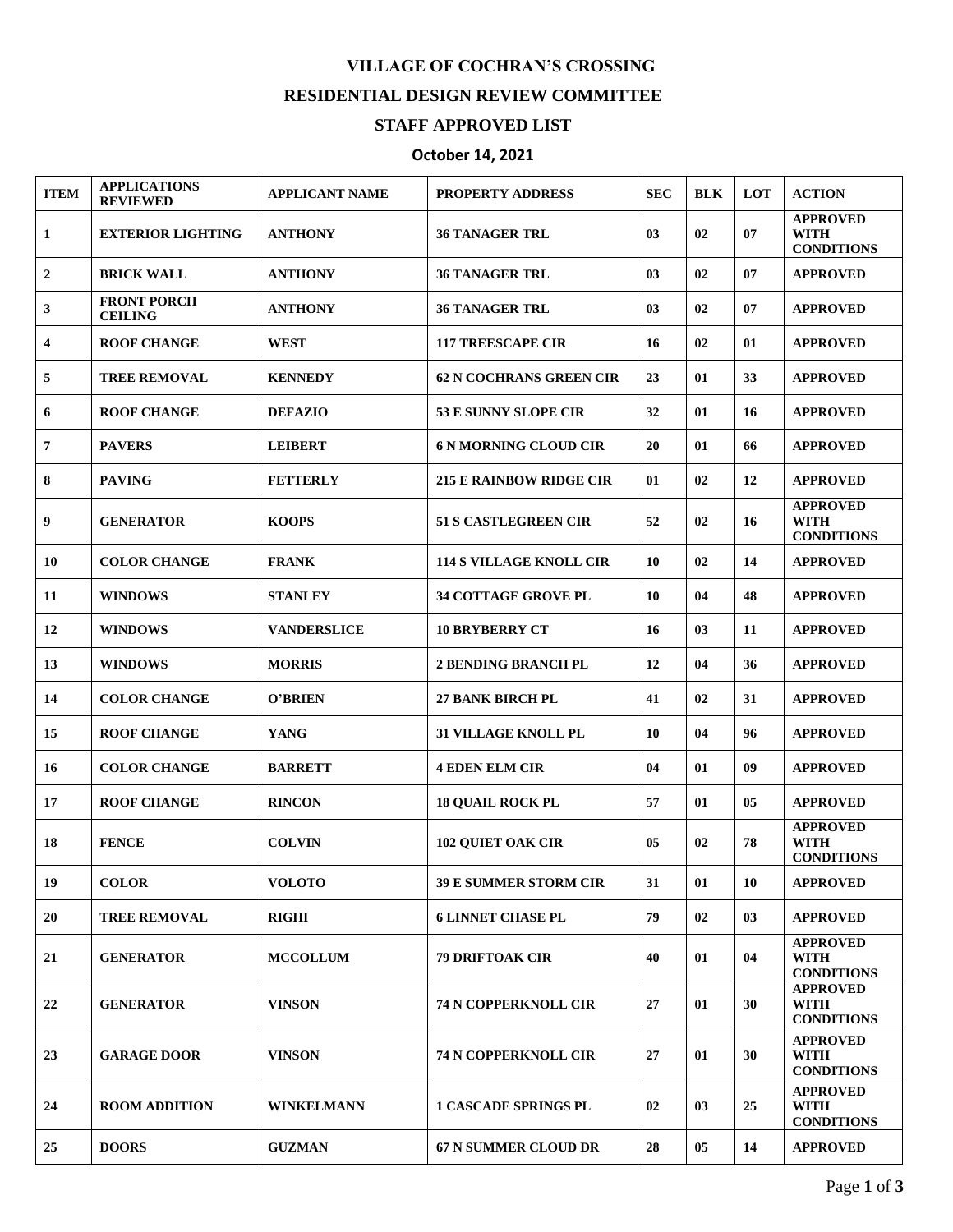| 26 | <b>FENCE</b>          | <b>BARBOS</b>                               | 94 N COCHRANS GREEN CIR         | 23 | 01 | 25  | <b>APPROVED</b><br><b>WITH</b><br><b>CONDITIONS</b> |
|----|-----------------------|---------------------------------------------|---------------------------------|----|----|-----|-----------------------------------------------------|
| 27 | <b>FENCE</b>          | <b>BENDER</b>                               | 91 N CROSSED BIRCH PL           | 50 | 01 | 10  | <b>APPROVED</b><br><b>WITH</b><br><b>CONDITIONS</b> |
| 28 | <b>FENCE</b>          | <b>MARTS</b>                                | <b>9 HIDDEN VIEW PL</b>         | 14 | 01 | 57  | <b>APPROVED</b><br><b>WITH</b><br><b>CONDITIONS</b> |
| 29 | <b>FENCE</b>          | <b>BARRETT</b>                              | <b>4 E EDEN ELM CIR</b>         | 04 | 01 | 09  | <b>APPROVED</b><br><b>WITH</b><br><b>CONDITIONS</b> |
| 30 | <b>GENERATOR</b>      | <b>WAGNER</b>                               | <b>66 S CASTLEGREEN CIR</b>     | 52 | 01 | 23  | <b>APPROVED</b><br><b>WITH</b><br><b>CONDITIONS</b> |
| 31 | <b>GENERATOR</b>      | <b>METZLER</b>                              | <b>11 BRYBERRY CT</b>           | 16 | 03 | 12  | <b>APPROVED</b><br><b>WITH</b><br><b>CONDITIONS</b> |
| 32 | <b>GENERATOR</b>      | <b>CARBALLO BREA</b><br><b>FAMILY TRUST</b> | <b>153 W SHADOWPOINT CIR</b>    | 08 | 04 | 19  | <b>APPROVED</b><br><b>WITH</b><br><b>CONDITIONS</b> |
| 33 | <b>ROOF CHANGE</b>    | <b>THATCHER</b>                             | <b>58 BRIDGEBERRY PL</b>        | 22 | 02 | 10  | <b>APPROVED</b>                                     |
| 34 | <b>GENERATOR</b>      | <b>ERTEL</b>                                | <b>35 JADESTONE COURT</b>       | 57 | 02 | 05  | <b>APPROVED</b><br><b>WITH</b><br><b>CONDITIONS</b> |
| 35 | <b>FENCE</b>          | <b>ECKEL</b>                                | <b>23 MISTFLOWER PL</b>         | 21 | 02 | 47  | <b>APPROVED</b><br><b>WITH</b><br><b>CONDITIONS</b> |
| 36 | <b>GENERATOR</b>      | <b>ROTTMAN</b>                              | <b>22 MISTFLOWER PL</b>         | 21 | 02 | 37  | <b>APPROVED</b><br><b>WITH</b><br><b>CONDITIONS</b> |
| 37 | <b>FENCE</b>          | <b>LANGLEY</b>                              | <b>19 MISTFLOWER PL</b>         | 21 | 02 | 48  | <b>APPROVED</b><br><b>WITH</b><br><b>CONDITIONS</b> |
| 38 | <b>GENERATOR</b>      | <b>DAVIS</b>                                | <b>14 SHEARWATER PL</b>         | 04 | 05 | 40  | <b>APPROVED</b><br><b>WITH</b><br><b>CONDITIONS</b> |
| 39 | <b>TREE REMOVAL</b>   | <b>VEACH</b>                                | <b>22 E SHADOWPOINT CIR</b>     | 08 | 03 | 49  | <b>APPROVED</b><br><b>WITH</b><br><b>CONDITIONS</b> |
| 40 | <b>FENCE</b>          | <b>GREEN</b>                                | <b>1 FAWNMIST PL</b>            | 04 | 04 | 107 | <b>APPROVED</b><br><b>WITH</b><br><b>CONDITIONS</b> |
| 41 | <b>ROOF CHANGE</b>    | <b>MCCARTHY</b>                             | <b>6 SAGE COURT</b>             | 10 | 04 | 103 | <b>APPROVED</b>                                     |
| 42 | <b>COLOR CHANGE</b>   | <b>TYREE</b>                                | <b>15 LYRIC ARBOR CIR</b>       | 38 | 02 | 12  | <b>APPROVED</b>                                     |
| 43 | <b>GENERATOR</b>      | <b>KRAMER</b>                               | <b>12 AUTUMN CRESCENT</b>       | 09 | 04 | 03  | <b>APPROVED</b><br><b>WITH</b><br><b>CONDITIONS</b> |
| 44 | <b>FENCE</b>          | <b>LOGAN</b>                                | <b>62 MYSTIC LAKE</b>           | 21 | 01 | 04  | <b>APPROVED</b><br>WITH<br><b>CONDITIONS</b>        |
| 45 | <b>PATIO COVER</b>    | <b>GIDMAN</b>                               | <b>54 S CONCORD FOREST</b>      | 41 | 02 | 50  | <b>APPROVED</b><br>WITH<br><b>CONDITIONS</b>        |
| 46 | <b>SUMMER KITCHEN</b> | <b>GIDMAN</b>                               | <b>54 S CONCORD FOREST</b>      | 41 | 02 | 50  | <b>APPROVED</b><br>WITH<br><b>CONDITIONS</b>        |
| 47 | <b>GENERATOR</b>      | <b>BURKETT</b>                              | <b>311 S SILVERSHIRE CIR</b>    | 43 | 02 | 27  | <b>APPROVED</b><br>WITH<br><b>CONDITIONS</b>        |
| 48 | <b>PLAY STURCUTRE</b> | YBARRA                                      | <b>164 W SHADOWPOINT CIR</b>    | 08 | 02 | 15  | <b>APPROVED</b>                                     |
| 49 | <b>COLOR CHANGE</b>   | <b>BARRETT</b>                              | <b>159 N CONCORD FOREST CIR</b> | 41 | 01 | 04  | <b>APPROVED</b>                                     |
| 50 | <b>ROOF CHANGE</b>    | <b>VITTA</b>                                | <b>150 MEADOWSPRING CT</b>      | 33 | 01 | 01  | <b>APPROVED</b>                                     |